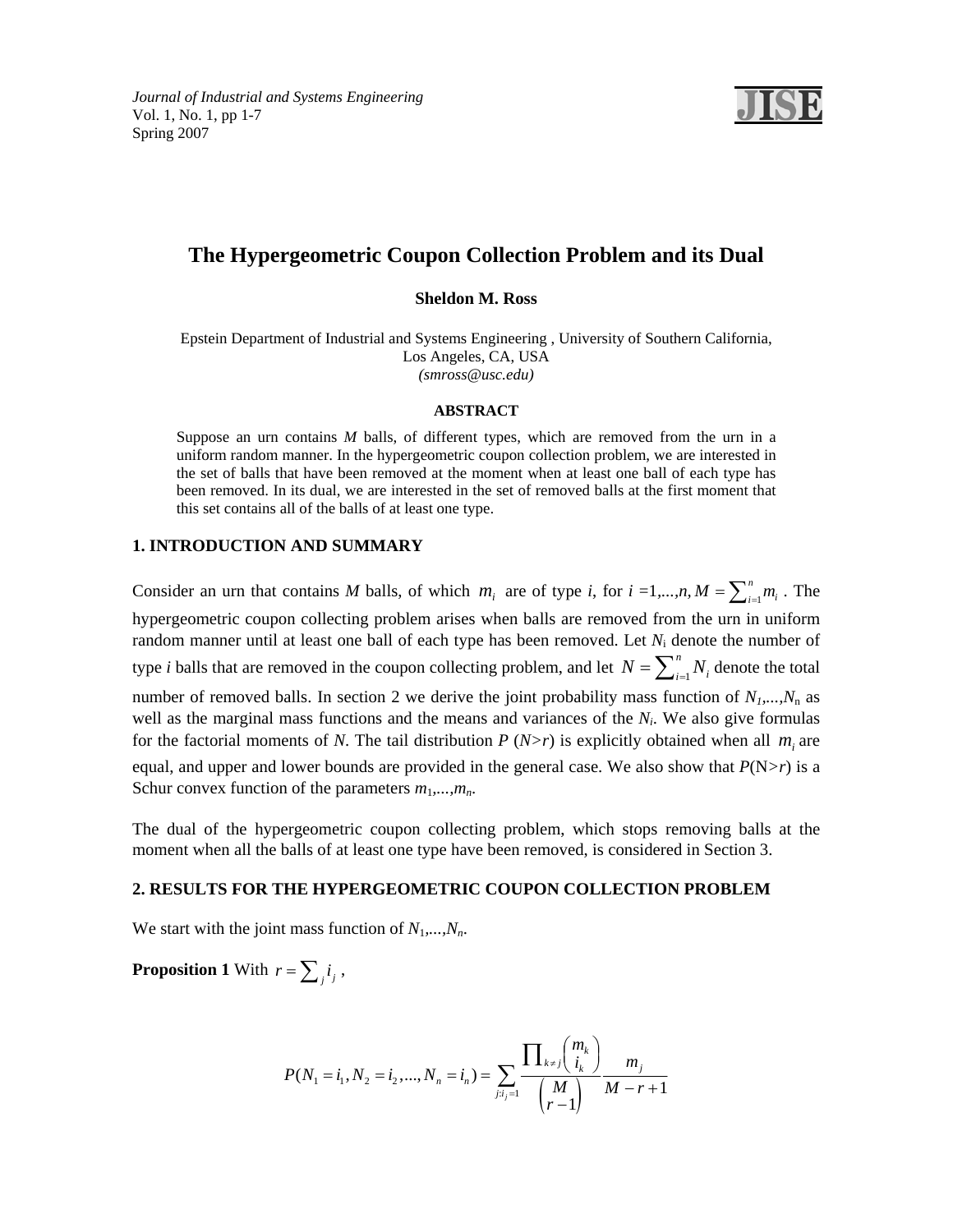**Proof:** With *L* being the last of the *n* types to have one of its balls removed, we have

$$
P(N_1 = i_1, N_2 = i_2, ..., N_n = i_n) = \sum_{j:i_j=1}^{n} P(N_1 = i_1, N_2 = i_2, ..., N_n = i_n, L = j)
$$

$$
= \sum_{j:i_j=1}^{n} \frac{\prod_{k \neq j} {m_k \choose i_k}}{\binom{m_k}{r-1}} \frac{m_j}{M-r+1}
$$

To obtain the marginal mass function of  $N_k$  we will find it useful to consider a continuous time model in which each of the balls is removed at random time that is uniformly distributed on (0, 1), with these *M* times being independent. Clearly, the order in which the balls are removed in this continuous time model is probabilistically the same as in the original model.

#### **Proposition 2**

$$
P(N_k = 1) = \int_0^1 m_k (1-t)^{m_k - 1} \prod_{r \neq k} [1 - (1-t)^{m_r}] dt + \sum_{j \neq k} \int_0^1 m_j (1-t)^{m_j - 1} m_k t (1-t)^{m_k - 1} \prod_{r \neq j,k} [1 - (1-t)^{m_r}] dt
$$
  

$$
P(N_k = i) = \sum_{j \neq k} \int_0^\infty m_j (1-t)^{m_j - 1} {m_k \choose i} t^i (1-t)^{m_k - i} \prod_{r \neq j,k} [1 - (1-t)^{m_r}] dt, \qquad i > 1
$$

**Proof:** Let  $T_i$  denote the time of the first removal of type *j* ball. Then, with *L* designating the last type ball removed

$$
P(N_k = i) = P(N_k = i, L = k) + \sum_{j \neq k} P(N_k = i, L = j)
$$
  
= 
$$
P(N_k = i, L = k) + \sum_{j \neq k} \int_{0}^{1} P(N_k = i, L = j | T_j = t) m_j (1 - t)^{m_j - 1} dt
$$
  
= 
$$
P(N_k = i, L = k) + \sum_{j \neq k} \int_{0}^{1} m_j (1 - t)^{m_j - 1} {m_k \choose i} t^i (1 - t)^{m_k - i} \prod_{r \neq j,k} [1 - (1 - t)^{m_r}] dt
$$

where  
\n
$$
P(N_k = i, L = k) = \begin{cases} \int_0^1 m_k (1-t)^{m_k - 1} \prod_{r \neq k} [1 - (1-t)^{m_r}] dt, & \text{if } i = 1 \\ 0, & \text{if } i > 1 \end{cases}
$$

and the proof is complete.

**Remark:** The preceding result can be used to obtain an expression for  $\sum_{k} P(N_k = i)$ , the expected number of types to have exactly *i* balls removed. Expressions for these quantities in the classical coupon collecting problem - where each new coupon is, independently of the past, of type *i* with probability  $p_i$ ,  $i = 1,...,n$ , - were given in Adler et al. (2003). We now obtain the mean and variance of *Nk*.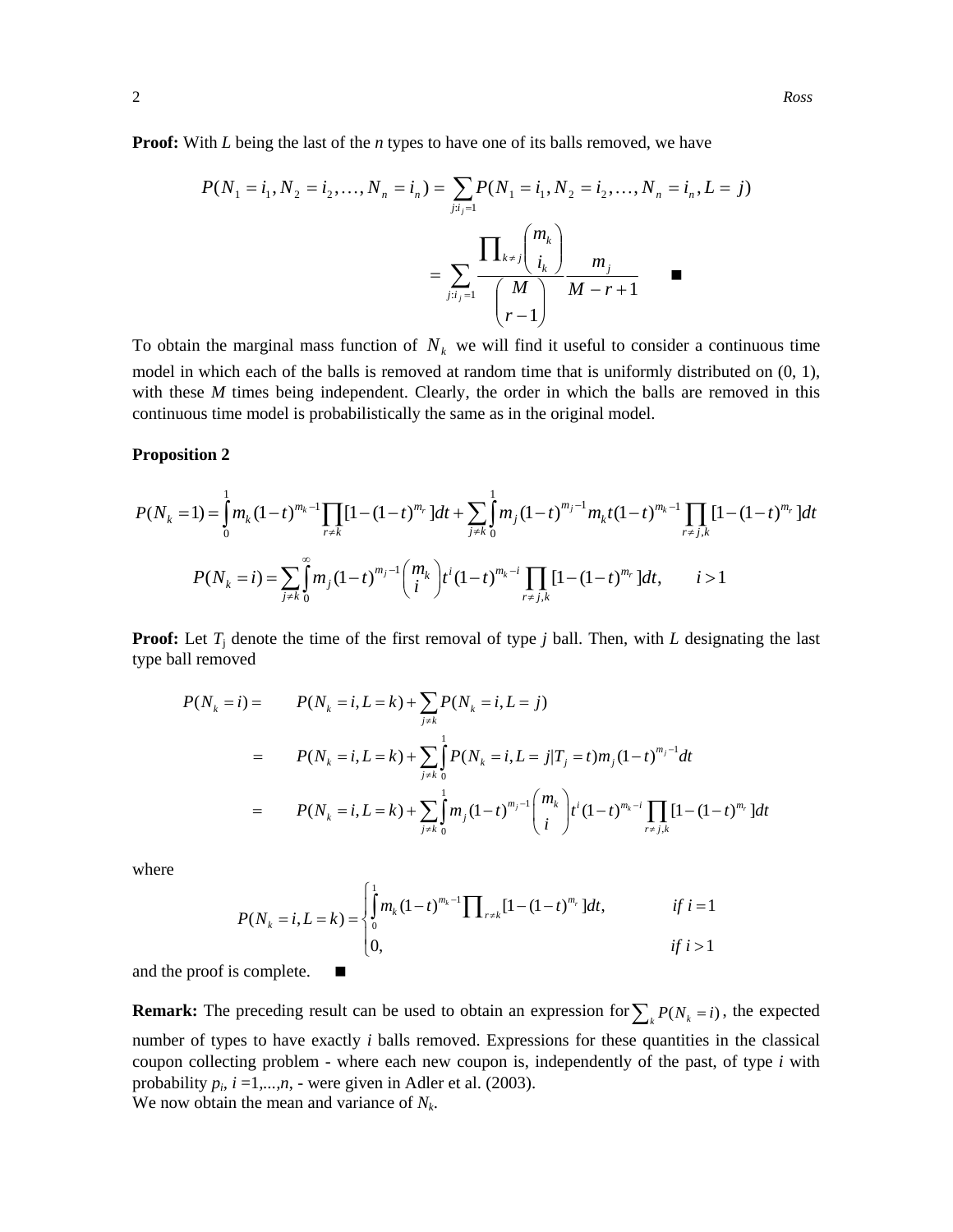## **Proposition 3** With

$$
p_{k} = \int_{0}^{1} (1-t)^{m_{k}-1} \prod_{j \neq k} (1-(1-t)^{m_{j}})dt + \sum_{j \neq k} \int_{0}^{1} m_{j} (1-t)^{m_{j}-1} t \prod_{r \neq k, j} (1-(1-t)^{m_{r}})dt,
$$
  
\n
$$
E[N_{k}] = m_{k} p_{k}
$$
  
\n
$$
Var(N_{k}) = m_{k} p_{k} (1-p_{k}) + \frac{m_{k}(m_{k}-1)}{2} [\sum_{j \neq k} \int_{0}^{1} m_{j} (1-t)^{m_{j}-1} t^{2} \prod_{r \neq k, j} (1-(1-t)^{m_{r}})dt - p_{k}^{2}]
$$

**Proof:** Number the  $m_k$  type  $k$  balls, and let  $R_i$  denote the event that type  $k$  ball number  $i$  is in the final set,  $i = 1, \ldots, m_k$ . Then,

$$
P(R_i) = P(R_i, L = k) + \sum_{j \neq k} P(R_i, L = j)
$$
  
= 
$$
\int_{0}^{1} (1-t)^{m_k - 1} \prod_{j \neq k} (1 - (1-t)^{m_j}) dt + \sum_{j \neq k} \int_{0}^{1} m_j (1-t)^{m_j - 1} t \prod_{r \neq k, j} (1 - (1-t)^{m_r}) dt
$$

Also, if  $m_k \geq 2$ , then for  $i \neq s$ 

$$
P(R_i R_s) = \sum_{j \neq k} P(R_i R_s, L = j)
$$
  
= 
$$
\sum_{j \neq k} \int_{0}^{1} m_j (1-t)^{m_j - 1} t^2 \prod_{r \neq k, j} (1 - (1-t)^{m_r}) dt
$$

the result follows since  $N_k = \sum_{i=1}^{m_k}$ *i*  $N_k = \sum_{i=1}^{m_k} I_{R_i}$ .  $\blacksquare$ 

The next proposition yields a formula for factorial moments of  $N = \sum_{k} N_k$ , the total number of balls one needs to remove to obtain a complete set.

# **Proposition 4**

$$
E[N(N+1)...(N+r-1)] = \frac{(M+r)!}{M!}r\int_{0}^{1}[1-\prod_{i=1}^{n}(1-p^{m_i})](1-p)^{r-1}dp
$$

1

**Proof:** Consider a system with *M* components in which each component is either working or failed, and suppose there is a monotone structure function that defines when the system works as a function of which components are working. Suppose that the *M* initially working components fail in a random, uniformly distributed order, and let *N* equal to the number of components that need fail to cause the system to fail. It was shown by Ross et al. (1980) that

$$
E[N(N+1)...(N+r-1)] = \frac{(M+r)!}{M!}r\int_{0}^{1} r(p)(1-p)^{r-1}dp
$$

where  $r(p)$  is the probability that the system works when each component independently works with probability *p*.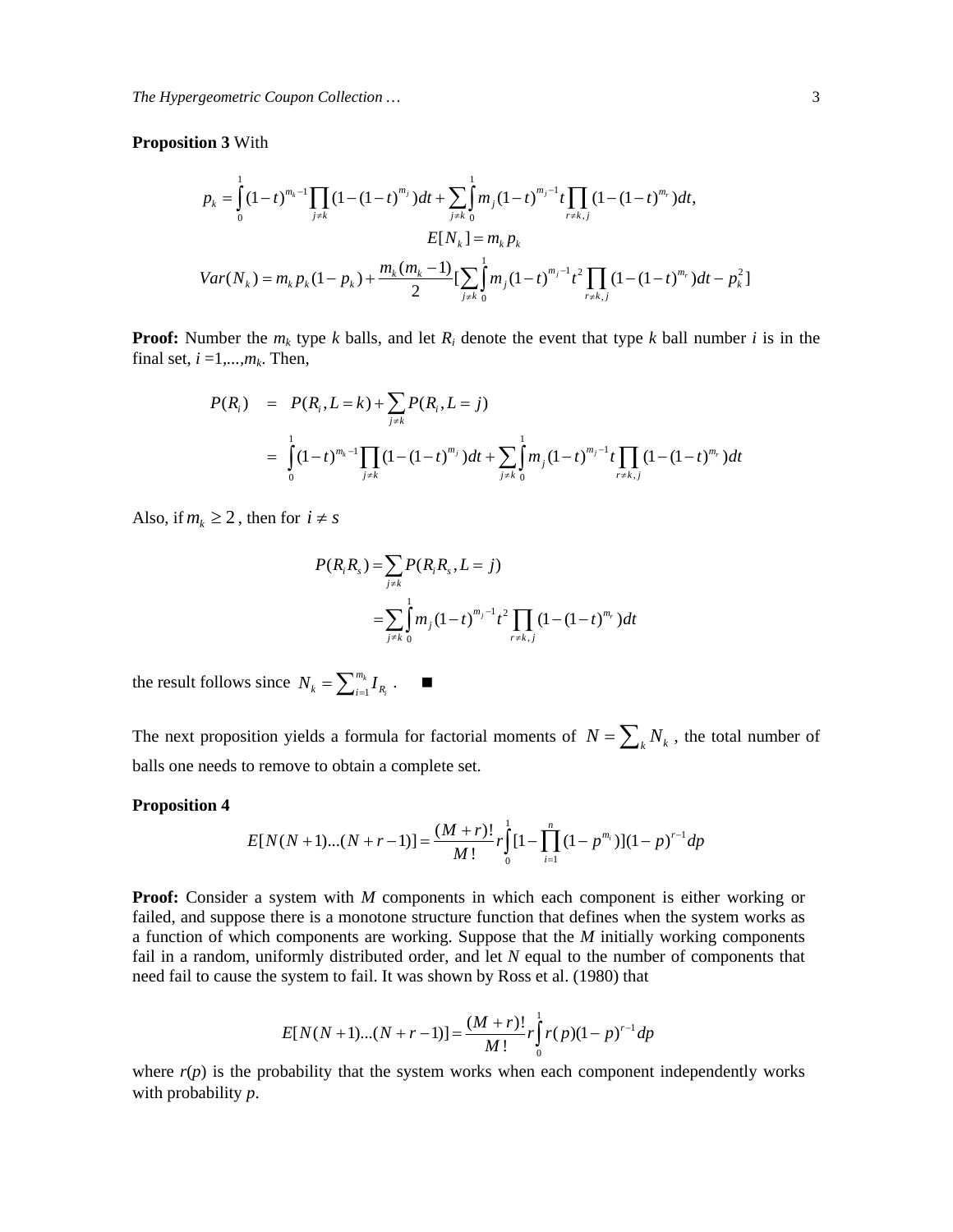For a system of *M* components, partitioned into *n* disjoint subsets of sizes  $m_1, ..., m_n$ , that is said to work if all of the components of at least one subset work

$$
r(p) = 1 - \prod_{i=1}^{n} (1 - p^{m_i}) dp
$$

and the result follows.

Our next result shows that the distribution function of *N* is a Schur function of the parameters  $(m_1,...,m_n)$ .

**Proposition 5** *P* (N>*r*) is a Schur convex function of  $(m_1,...,m_n)$ .

**Proof:** Let  $N(m_1,...,m_n)$  be the number of balls removed to obtain at least one of each type. It suffices to show, for  $m_1 > m_2$ , that

$$
P(N(m_1, m_2, m_3, ..., m_n) > r) \ge P(N(m_1 - 1, m_2 + 1, m_3, ..., m_n) > r)
$$

Let  $I(m_1,...,m_n)$  be the indicator variable of the event that the set of the first balls removed contains at least one of each of the types  $3, \ldots, n$ ; and let  $R(m_1, \ldots, m_n)$  denote the total number of balls of types 3*,...,n*, that are among the first *r* balls removed. Then

$$
P(N(m_1, ..., m_n) > r) = \sum_{i=0}^{1} \sum_{j} P(N(m_1, ..., m_n) > r | I(m_1, ..., m_n) = i, R(m_1, ..., m_n) = j)
$$
  
 
$$
\times P(I(m_1, ..., m_n) = i, R(m_1, ..., m_n) = j)
$$

Because  $(I_1, R_1) \equiv I(m_1, m_2, m_3, \ldots, m_n)$ ,  $R(m_1, m_2, m_3, \ldots, m_n)$ ), and  $(I_2, R_2) \equiv I(m_1 - 1, m_2 + 1, m_3, \ldots, m_n)$  $m_n$ ,  $R(m_1-1, m_2+1, m_3, \ldots, m_n)$  have the same joint distribution, it suffices to show that for  $m_1 > m_2$  and  $k > 0$ 

$$
P(N(m_1,...,m_n) > r | I_1 = 1, R_1 = r - k) \ge P(N(m_1 - 1, m_2 + 1,...,m_n) > r | I_2 = 1, R_2 = r - k)
$$

which is equivalent to showing that

$$
P(N(m_1, m_2) > k) \ge P(N(m_1 - 1, m_2 + 1) > k)
$$

or, equivalently, that

$$
\frac{\binom{m_1}{k} + \binom{m_2}{k}}{\binom{m_1 + m_2}{k}} \ge \frac{\binom{m_1 - 1}{k} + \binom{m_2 + 1}{k}}{\binom{m_1 + m_2}{k}}
$$

or, equivalently, that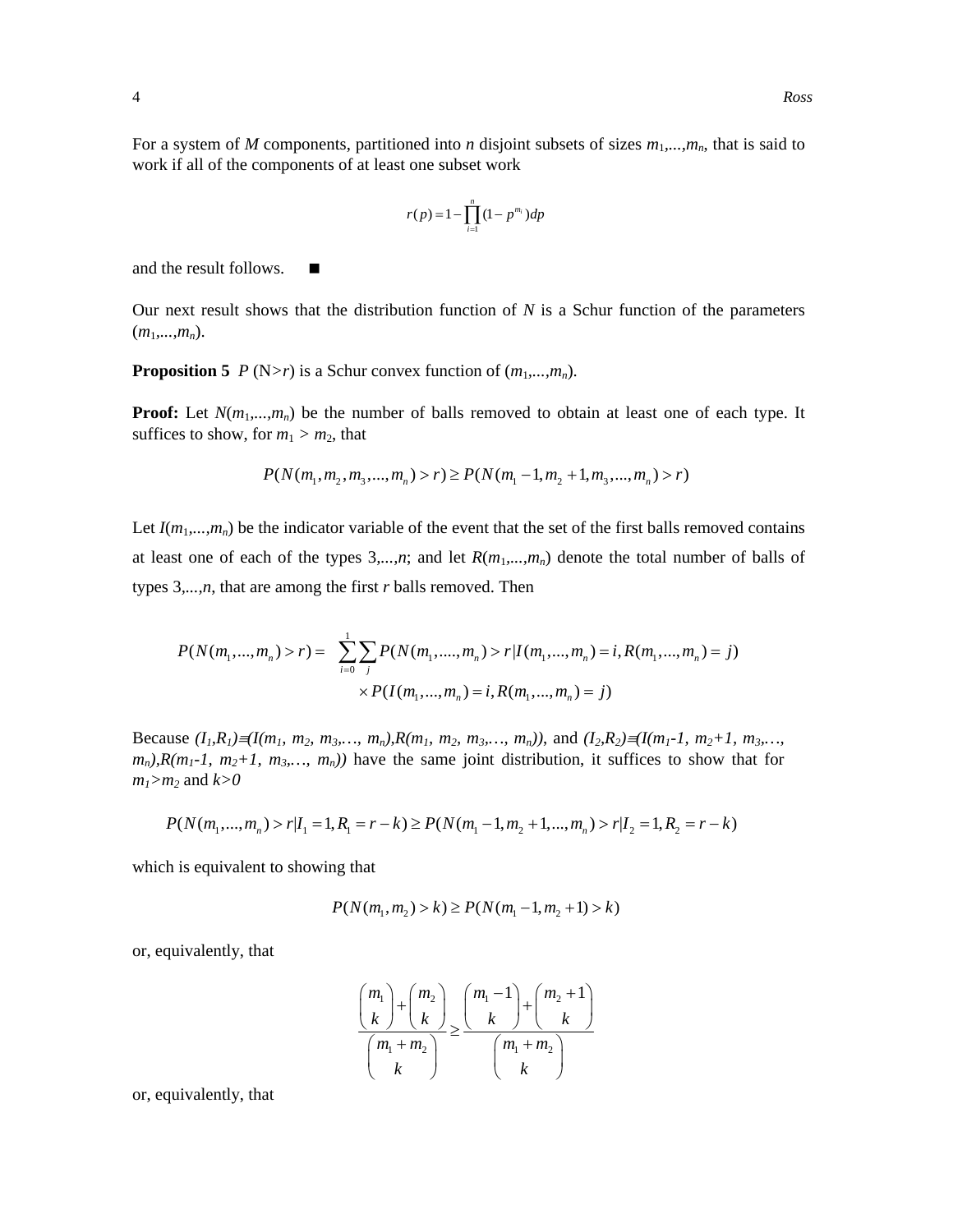*The Hypergeometric Coupon Collection …* 5

$$
\binom{m}{k} - \binom{m-1}{k} \uparrow m
$$

or, equivalently, that

$$
\frac{(m-1)!}{(k-1)!(m-k)!}\uparrow m
$$

which is immediate.  $\blacksquare$ 

The following proposition gives bounds for  $P(N > r)$ , as well as a closed form expression when *mi=m, i=1,…,n.* 

## **Proposition 6**

$$
\sum_{j=1}^n \frac{\binom{M-m_j}{r}\binom{M}{r}}{1+\sum_{k\neq j}\binom{M-m_j-m_k}{r}\binom{M-m_j}{r}}\leq P(N>r)\leq \sum_{j=1}^n \binom{M-m_j}{r}\binom{M}{r}
$$

If all  $m_i = m$ ,

$$
P(N>r) = \sum_{i=1}^{n} (-1)^{i+1} {n \choose i} \frac{M - im}{M \choose r}
$$

**Proof:** Let *A*i denote the event that there are no type *i* balls among the first *r* selected. Then

$$
P(N > r) = P(A_1 \cup A_2 \cup .... \cup A_n)
$$

The right hand inequality follows from Boole's inequality, and the left hand one from the conditional expectation inequality (Ross, 2002). The result when all  $m_i = m$ , follows from the inclusion-exclusion identity.

## **Remarks:**

(a) The conditional expectation inequality, stronger than the second moment inequality, states that

$$
P(\bigcup_{j=1}^{n} A_j) \ge \sum_{j=1}^{n} \frac{P(A_j)}{1 + \sum_{k \ne j} P(A_k | A_j)}
$$

(b) Although we could also use the inclusion-exclusion identity to derive an expression for *P(N >r)* in the general case, it would require summing over  $2^n$  terms.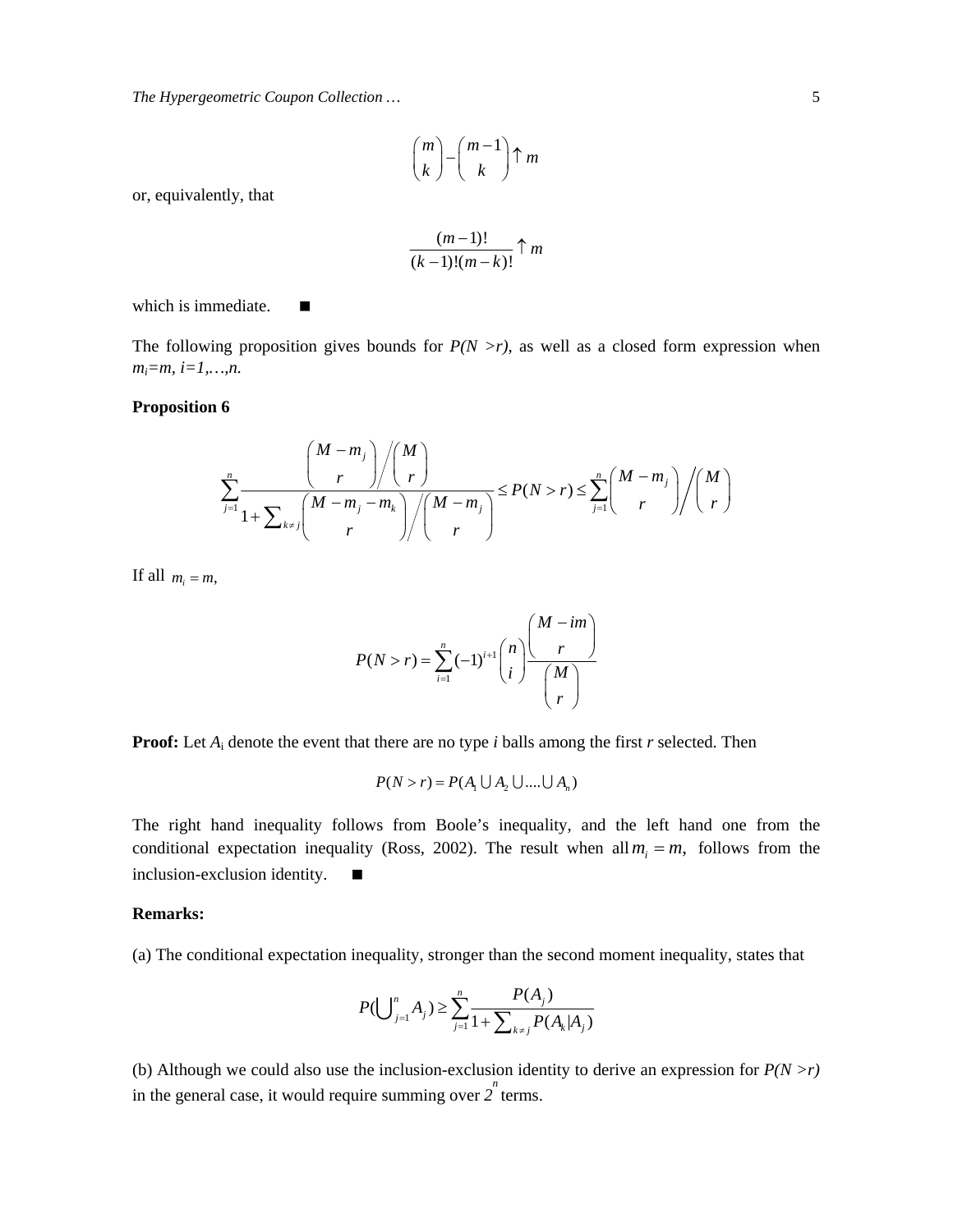(c) When all  $m_i = m$ , we can also efficiently compute  $P(N > r)$  by a recursion. For,  $m_i < j$ , let *A*(*i,j*) denote a generic random variable having the distribution of the number of additional balls one must remove to have complete set if *j* balls remain in the urn and there are still *i* types that have yet to be collected. Then, with

$$
P_k(i, j) = P(A(i, j) \le k)
$$

we have the recursion

$$
P_k(i, j) = \frac{mi}{j} P_{k-1}(i - 1, j - 1) + \frac{j - mi}{j} P_{k-1}(i, j - 1), i > 0
$$

with the boundary condition

$$
P_k(0,j) = 1; k \ge 0
$$

Numerical computation yields the result *P(N>r)=1*-*Pr*(*n,nm*).

## **3. THE DUAL PROBLEM**

The dual problem to the one so far considered is interested in the number of balls that have been removed at the first moment that all the balls of any of the *n* types have been removed.

Now, imagining that we continue removing balls until they are all taken from the urn, the outcome of the experiment for both the original and dual problem is a vector  $(i_1, ..., i_M)$ , where  $i_j$  is the type of the  $j^{th}$  ball removed. Now, as a function of the outcome, let  $N_k$  ( $i_1, ..., i_M$ ) be the number of type k balls that have been removed, and let  $L(i_1,...,i_M)$  be the last type to have been removed, at the first moment when at least one ball of each type has been removed. Similarly, let  $N_k^*(i_1,...,i_M)$  be the number of type *k* balls that have been removed, and let  $L^*(i_1, ..., i_M)$  be the last type to have been removed, at the first moment that all the balls of any of the *n* types have been removed. It is easy to see that

$$
N_k^*(i_1, ..., i_M) = \begin{cases} 1 + m_k - N_k(i_1, ..., i_1), & \text{if } L(i_1, ..., i_M) = k \\ m_k - N_k(i_1, ..., i_1), & \text{if } L(i_1, ..., i_M) \neq k \end{cases} \tag{1}
$$

$$
L^*(i_1, ..., i_M) = L(i_M, ..., i_1)
$$
\n(2)

Let  $N_k^*$  and  $\overrightarrow{L}$  be the numbers of type *k* balls removed and the last type removed, respectively, in the dual problem, and let  $N_k$  and  $L$  be the corresponding quantities for the original problem. Because all outcomes are equally likely, it follows from (1) and (2) that

$$
P(N_k^* = r, L^* = j) = \begin{cases} P(N_k = 1 + m_k - r, L = j), & \text{if } j = k \\ P(N_k = m_k - r, L = j), & \text{if } j \neq k \end{cases}
$$
(3)